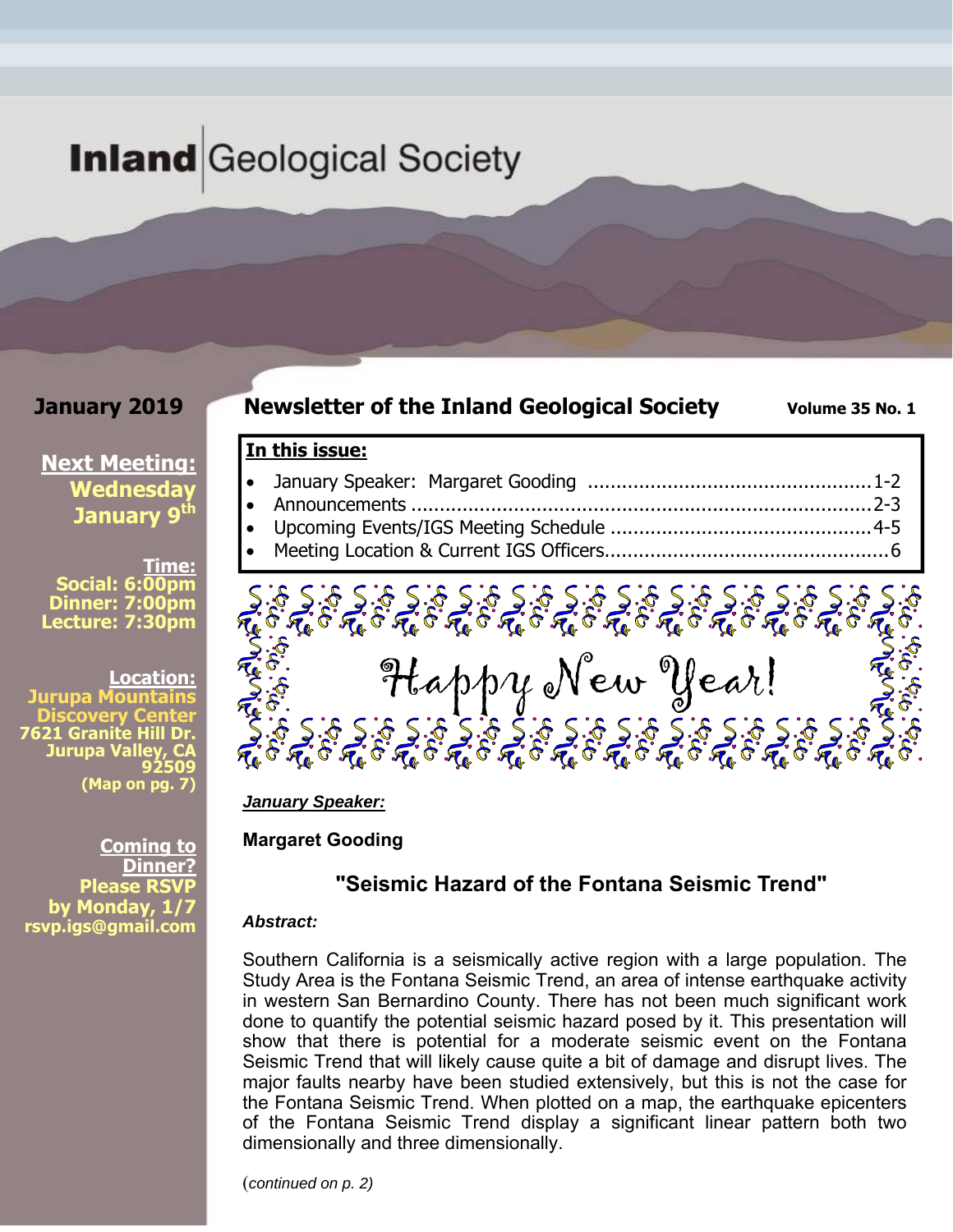## *Abstract (cont.):*

This presentation discusses the methods used to determine the fault parameters and details the results from the seismic hazard analysis. In this presentation, the location and direction of movement of the underlying fault are identified and configured to fit the earthquake data. Using the plotted fault location, direction of movement and length, the maximum potential event that might occur on this fault was also quantified. HAZUS-MH (a FEMA software extension for ArcGIS) was used to perform a seismic hazard analysis to find out what type of damage and casualties can be expected if a moderate event occurs on this fault.

## *Speaker Biography:*

Margaret Gooding is a well-rounded, well-educated person with many years of varied work experience. She has been working in the GIS field for the last 20+ years for several employers. Specialties include cartographic output for printing or reports, writing and/or editing reports, GIS analysis and more. She has a Master of Science in GIS from Manchester Metropolitan University through the UniGIS program and a Bachelor of Science in Geology with a minor in Art from Cal State Fullerton. She is also involved in the community as Treasurer for the Inland Geological Society and as a committee chair for the Redlands Art Association.

Her master's thesis (Seismic Hazard Analysis of the Fontana Seismic Trend, located at http:// goodingfamily.biz/MargGIS.htm) is the topic of this talk with some new, refined data to better locate the Fontana fault.

## **Check out IGS's Facebook Page at https://www.facebook.com/groups/InlandGeo/**

Contact Margaret Gooding at at mgooding@roadrunner.com to join.

## **ANNOUNCEMENTS AND UPCOMING EVENTS**

#### **BPELSG Announcement:**

On November 30, 2018 the California Board for Professional Engineers, Land Surveyors, and Geologists (Board) published the Geology Education Rulemaking Notice. The Board proposes to adopt Title 16, California Code of Regulations sections 3022, 3022.1, 3022.2, and amend Title 16, California Code of Regulations section 3031.

Please visit our webpage to view the Initial Statement of Reasons and the proposed text. https://www.bpelsg.ca.gov/about us/ rulemaking.shtml Comments from you are very important. Comments regarding suggested changes as well as comments indicating areas of agreement are equally important to the process. Instructions for providing comments are included with the public notice.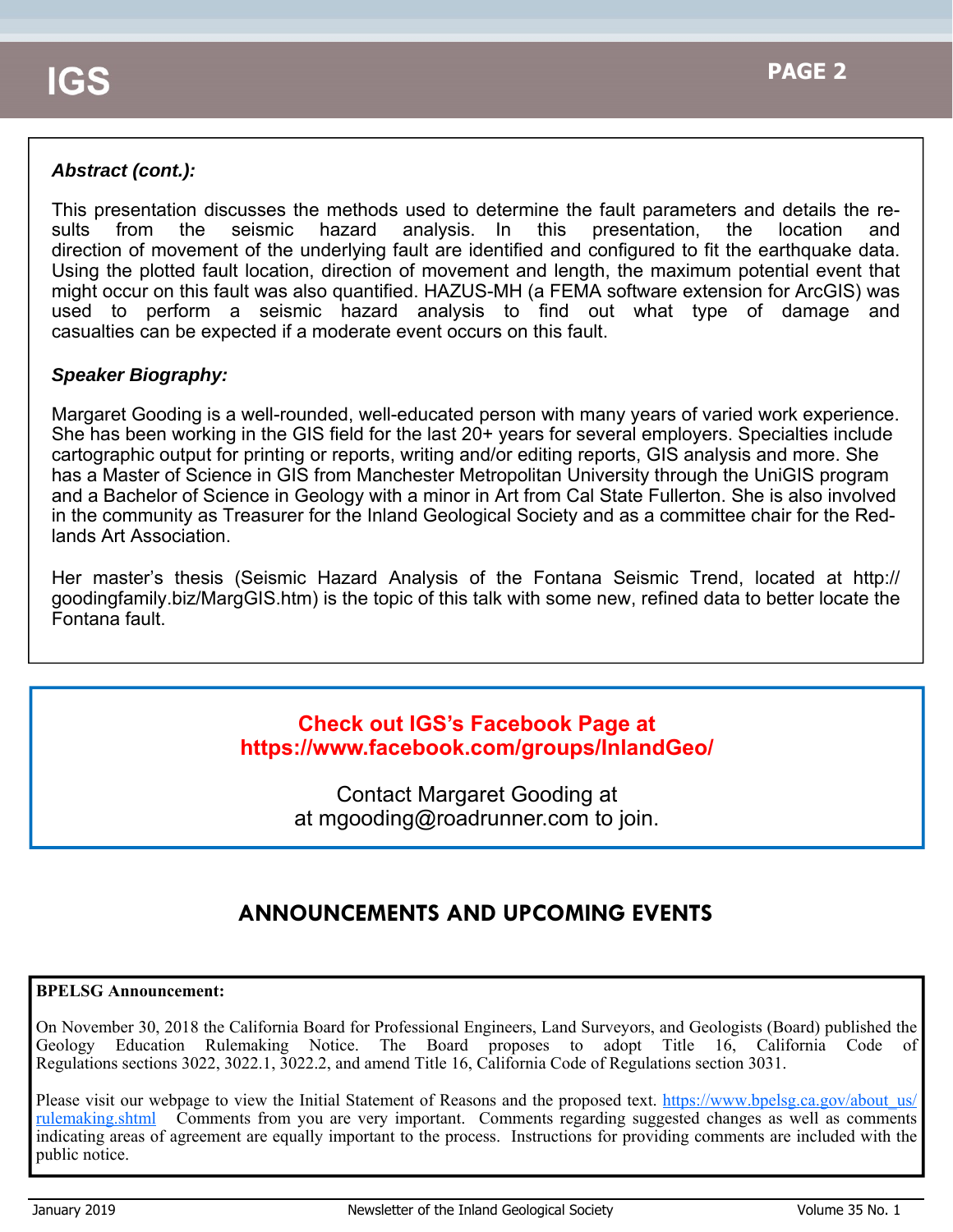**AEG** is accepting abstracts for a Shlemon Specialty conference titled *State of the Science: Investigation of Active Fault s in the Basin and Range Province* to be held at the UNLV Campus, Las Vegas, Nevada on March 28-29, 2019. The deadline for abstract submittal is January 15, 2019. For additional information, see the flyer at https://www.aegweb.org/resource/resmgr/shlemon\_march\_28-29\_2019\_ver.pdf, or contact John H. Peck (702-556-5229, email: peckj1@juno.com) or Gary Luce (775-883-1600, email: lucegc@charter.net).

**Marino Engineering Associates, Inc. (MEA)** announces a workshop titled *Introduction to Numerical Modeling in Geotechnical Engineering with Emphasis on FLAC Modeling to be held January 25-26, 2019, in* downtown Los Angeles. The course will be taught by Dr. Siavash Zamiran, P.E., the 2018 ASCE St. Louis Young Engineer of the Year, and is recommended for civil, geotechnical, mining, petroleum, and geological engineers. MEA is offering a \$200 registration discount to AEEG Inland Empire members by using the code "AEEG" when submitting the registration form. For additional information about the course and registration, visit the web page at http://meacorporation.com/event/flac/.

## **REGISTRATION NOW OPEN!**



**GEO-CONGRESS 2019** 8th International Conference on Case Histories in Geotechnical Engineering

Philadelphia, Pennsylvania | March 24-27





## Top 5 Reasons to Attend

- . Network with your colleagues from around the world.
- **Attend Terzaghi, Peck, and Seed Award Lectures.**
- Gain essential ethics and geo-business information at sessions provided by GBA.
- Visit exhibitors to find the latest tools, techniques, e-programs.
- . Earn Professional Development Hours (PDHs) to maintain your professional licensure while gaining focused knowledge.
- **Experience Philadelphia.** A First World Heritage City, with its iconic 300 years of history amidst a vibrant 21st century culture and streets lined with parks, shops, public art, restaurants, and museums. Philadelphia is home to four Civil Engineering Historic Landmarks – a perfect landing spot for civil and geotechnical engineers!

## www.geocongress.org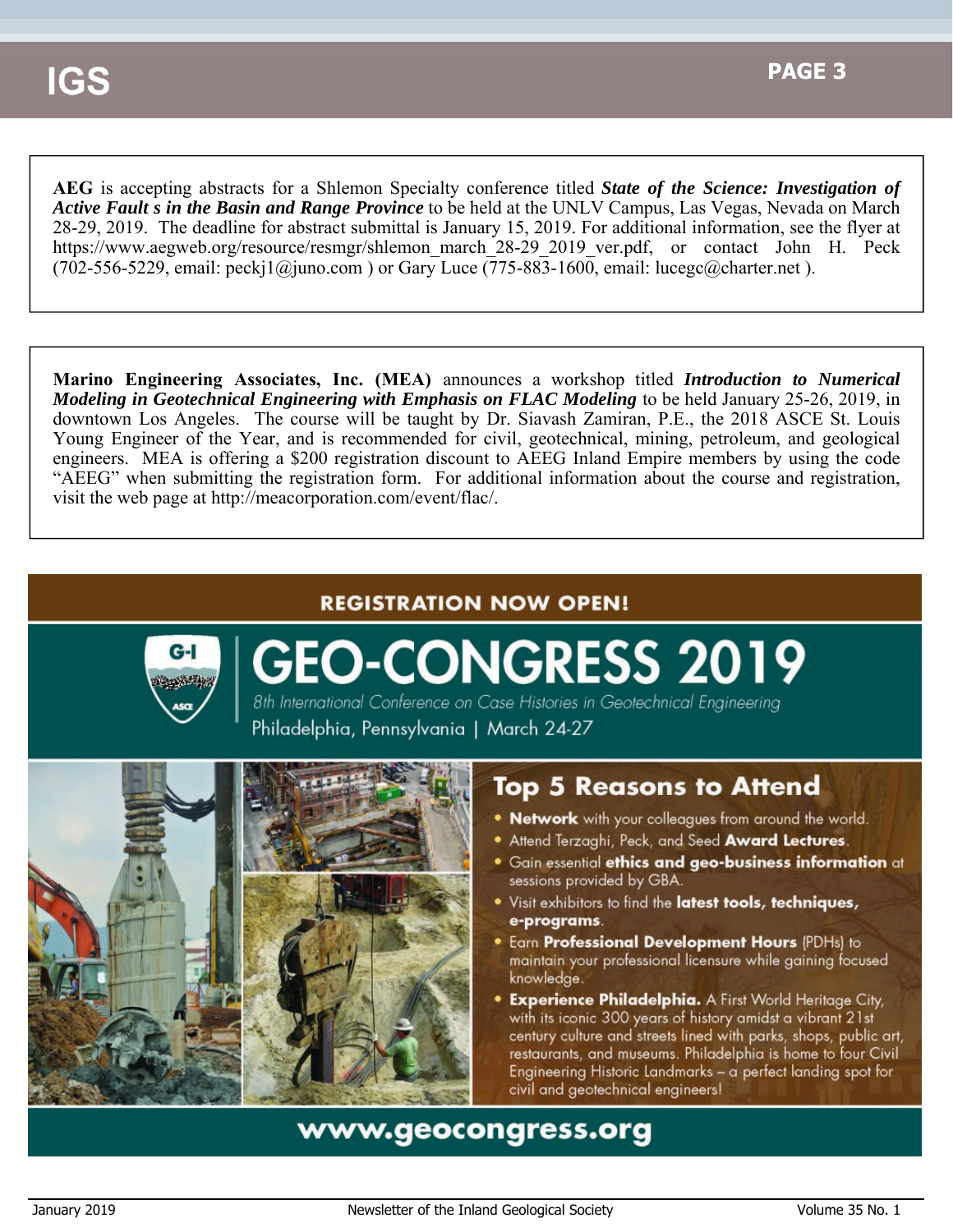Registration is now open for **AEG**'s *Risk Assessments for Dam and Levee Foundations Workshop* to be held April 24-26, 2019, in Denver, Colorado. This workshop will focus on the role and contributions of engineering geologists and geotechnical engineers in the Risk Informed Decision Making process in managing dam and levee safety programs, risks associated with geological potential failure modes, and communication with Risk Assessment teams. For additional course and registration information, visit the website at https://www.aegriskworkshop.org.

### **AEG 2019 Annual Meeting Call for Abstracts**



The Association of Environmental & Engineering Geologists 2019 Annual Meeting invites you to submit an abstract for publication and presentation at the 67th Annual Meeting in Asheville, North Carolina September 17‐22, 2019. Abstract online submittal is now open. The deadline to submit your abstract is May 1, 2019. For complete meeting details and to register, please visit www.aegannualmeeting.org.

## Visit the **Jurupa Mountains Discovery Center**

7621 Granite Hill Drive, Jurupa Valley, California 92509 951.685.5818

The Jurupa Mountains Discovery Center hosts the Ruth and Sam Kirkby Earth Science Museum, which houses a unique collection of exhibits including the Crestmore Quarry, fluorescent minerals, Indian artifacts, mining exhibits, petrified wood, sea shells, dinosaur exhibits, fossils, rocks and minerals, and many more.

The onsite Granite Hill Nursery stocks a large variety of cacti and succulents, and the gardens showcase mature and unique species over several acres. A collection of butterfly gardens is under construction as part of ongoing Eagle Scout Service Projects. The Center also provides hands-on educational kits for educators, houses a critter corner in the gift shop, and hosts themed toddler times on Friday afternoons.

The Center is always looking for volunteers to assist in the many on-going activities from light construction work to assisting with tours and programs. This is a worthwhile and fulfilling opportunity for scientifically-minded individuals of all ranks, from students through working professionals to retirees. This service will look great on your resume! Please contact Executive Director Wes Andree at 951/685-5818 or director@jmdc.org for further details.

*Visit the website at https://jmdc.org to learn more about the Jurupa Mountains Discovery Center!*



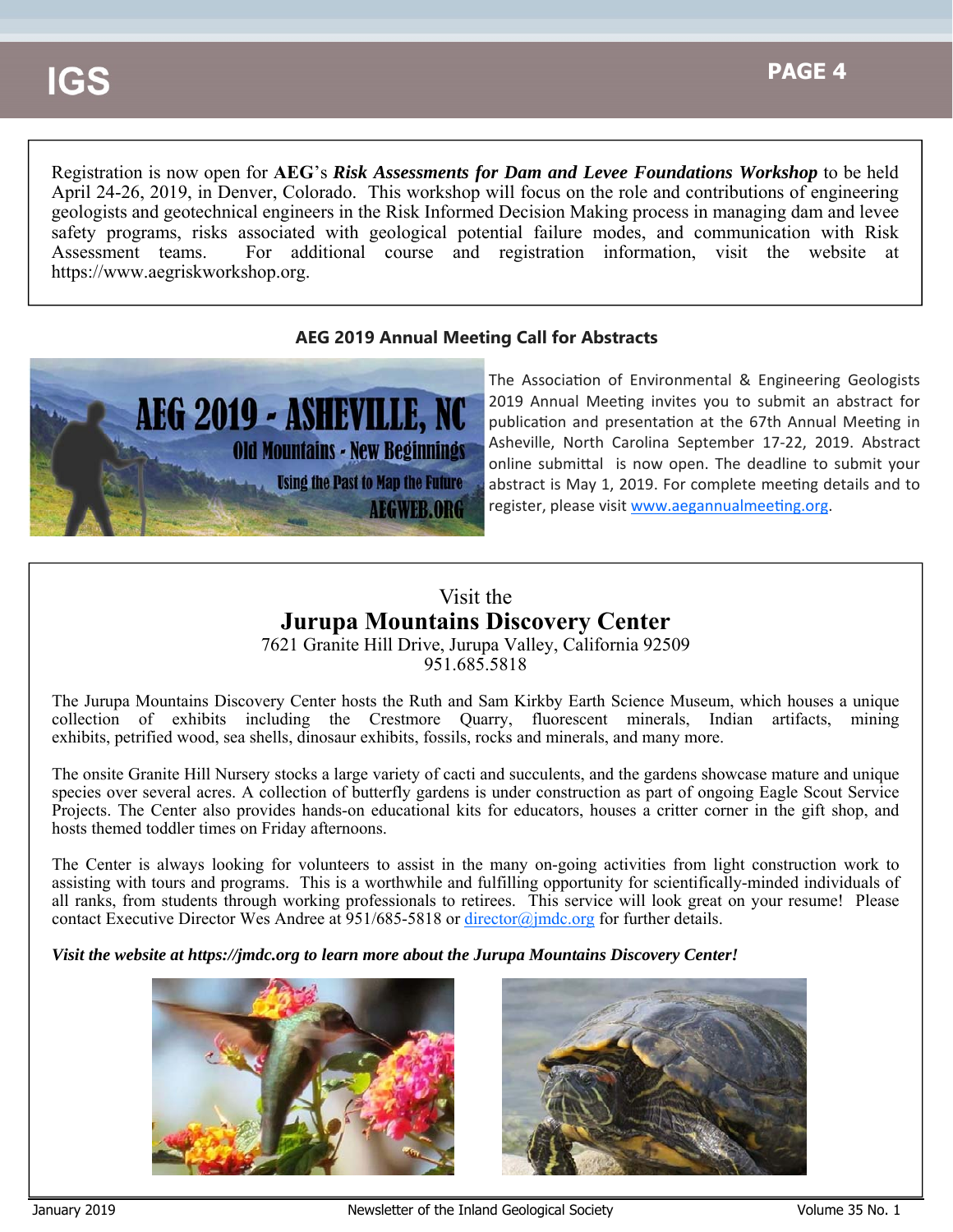

# **SAVE THE DATES**

33rd Annual

## **Desert Symposium and Field Trip**

Symposium; April 19-20, 2019-Zzyzx, CA Field Trip: April 21-22, 2019-Ivanpah to Tecopa Theme:

#### Exploring Ends of Eras in the Eastern Mojave Desert

We'll examine historic mining in the area, the biologic changes associated with the Pleistocene to Holocene climate transition and potential sky island effects. and the timing and styles of Mesozoic thrusting and Cenozoic extensional tectomes:

Plan to submit a paper on one or inore of these topics!

And share your research with an oral or poster presentation.

| Abstract and paper deadline:                     | 5 February 201 |
|--------------------------------------------------|----------------|
| Final submission of reviewed and revised papers: | 12 March 2015  |
| Registration deadline:                           | 22 March 2019  |

We encourage students to attend and compete for the Adams Best Student Presentation Award

The lield trip will return to Zzyzz Sunday night (April 21). The final day will end at Zzyz's so we can extpool on both days of the trip.

For more information please visit

## DesertSymposium.org

The 2019 Desert Symposium is being held in cooperation with the Desert Studies Consertium, California State University, Fullerton The Desert Symposium has long featured the Adams Award for the best student talk or poster. This \$50 award is given at the annual meeting. It is funded by donations on the registration form.

Additionally, a new major Award for student research, the Robert Reynolds Student Research Award, has been established in honor of Bob Reynolds' decades of service. The award will be made annually to a student proposing research in and near the deserts of California, as funds permit and a qualified project is identified. The award will be for a maximum of \$1500.00. A short application that includes a research proposal is required to be submitted by February 15 of each year. An associated recommendation from a faculty mentor, on institutional letterhead, must be received by the same deadline. Proposals will be evaluated and a top candidate identified by March 15. The selected candidate will be encouraged to present a poster or talk about the proposal at the April Desert Symposium, at which time the general announcement of the winner will be made. Registration for the symposium will be waived for attendance by the winner. Students may contact David Lynch, Secretary DS Inc., at  $david@alumni.caltech.edu$  for the application form.

We hope to create a large enough fund to provide sustainable support for this award. Please show your gratitude for Bob's work

by donating to the Award. Donors will be identified in the annual volume published by the Desert Symposium. Checks should be made out to: Desert Symposium Inc. Reynolds Award and mailed to: Bruce Bridenbecker, DSI Treasurer, 64451 Brae Burn Ave., Desert Hot Springs, CA 92240. For additional information, contact Bruce Bridenbecker at bbridenbecker@cmccd.edu, or Dave Miller at dmiller@usgs.gov.

Plan ahead for the **Geological Society of Nevada**'s 2020 Symposium, *Vision for Discovery: Geology and Ore Deposits of the Basin and Range,* scheduled for May 12-24, 2020, at the Nugget Casino Resort in Sparks, Nevada. Abstract submittal will open soon! For more information, visit the organization's website at http://www.gsnv.org/2020-symposium/.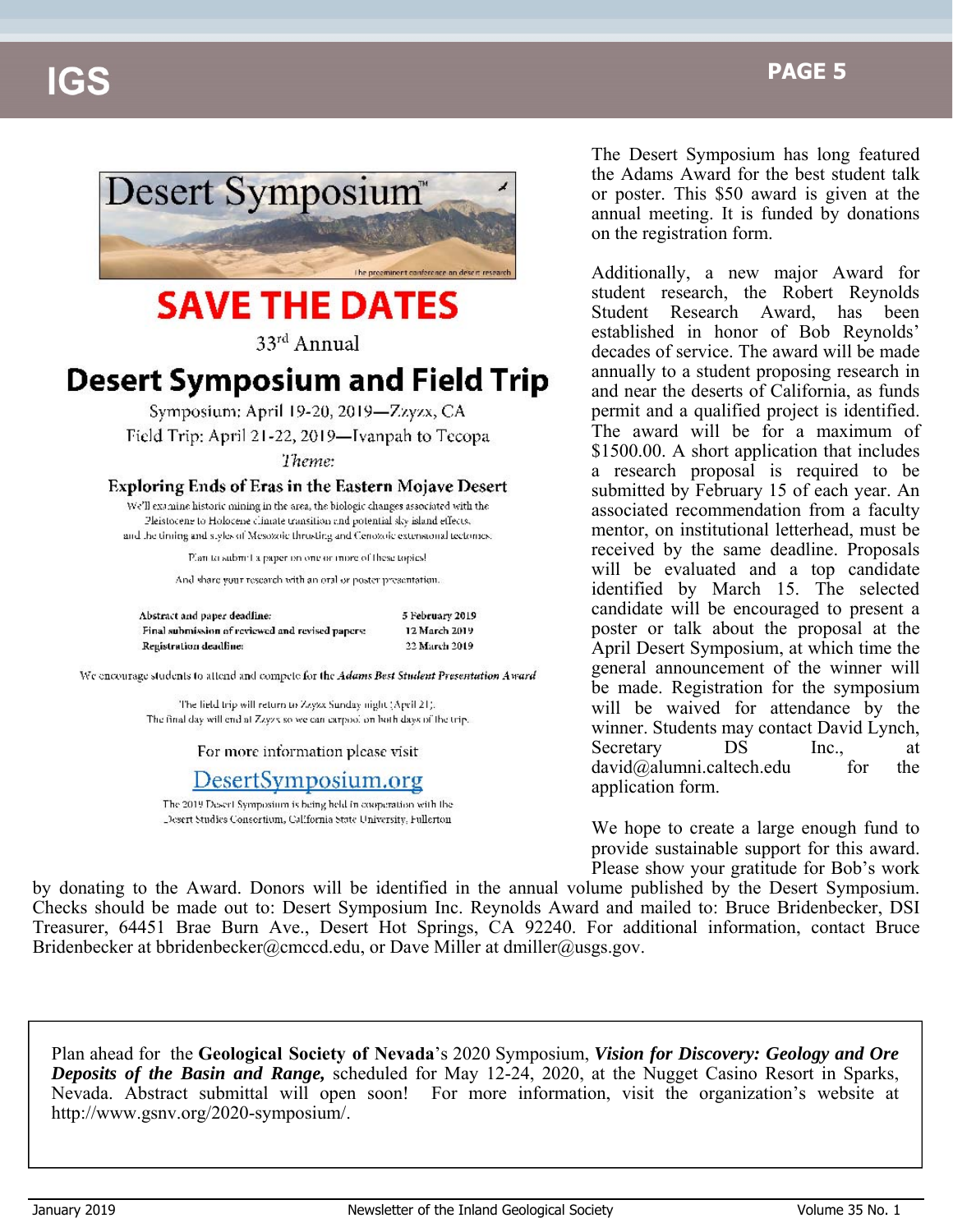## **Upcoming Meetings/Events**

## **Inland Geological Society**

In 2019, the Inland Geological Society will meet the first Tuesday or Wednesday of each month. The next meeting is scheduled for Tuesday, February 5th. For more information, visit our website at www.inlandgeo.org.

#### **South Coast Geological Society**



Monthly dinner meetings are typically the first Monday of each month. The January meeting will be a joint meeting of SCGS and SDAG on January 16th at the Green Dragon in Carlsbad. Diane Murbach, Matt Burgess, and Ken

Hudnut will present A landscape altered: the explosive end to Kīlauea's summit lava lake and the lower East Rift Zone eruption of 2018. For more information, visit the association website at www.southcoastgeo.org.

## **AEG—Southern California Chapter**



The AEG — Southern California Chapter typically meets the second Wednesday of each month at Victorio's Ristorante in North Hollywood. The January meeting has not been announced yet. For more information, visit the association website at

www.aegsc.org.

### **AEG—Inland Empire Chapter**



The AEG — Inland Empire Chapter typically meets the third Wednesday of each month at Pinnacle Peak Steakhouse, 2533 S. La Cadena Drive, Colton. The January meeting has not been announced yet. For more information, visit the

association website at www.aegsc.org/chapters/ inlandempire.

### **Rock & Gem Shows—various locations**

Various rock and mineral shows will be held throughout southern California. To find one near you, visit www.rockngem.com, then select the Show Dates tab.

## **San Diego Association of Geologists**



Meetings are usually held the third Wednesday evening of each month. The January meeting will be combined with SCGS. SDAG also has a field trip planned for Saturday, January 5th. For more information, visit the association website at www.sandiegogeologists.org.

### **Los Angeles Basin Geological Society**



Monthly lunch meetings are typically the 4th Thursday of each month from  $11:30$  am to  $1:00$  pm at the Willow Street Conference Center, 4101 E. Willow Street, Long Beach. The January meeting has not been announced

yet. For more information, visit the association website at www.labgs.org.

## **Get Your IGS Coffee Mug!**

IGS coffee mugs are available at the monthly meetings for \$10. Get yours at the upcoming meeting!